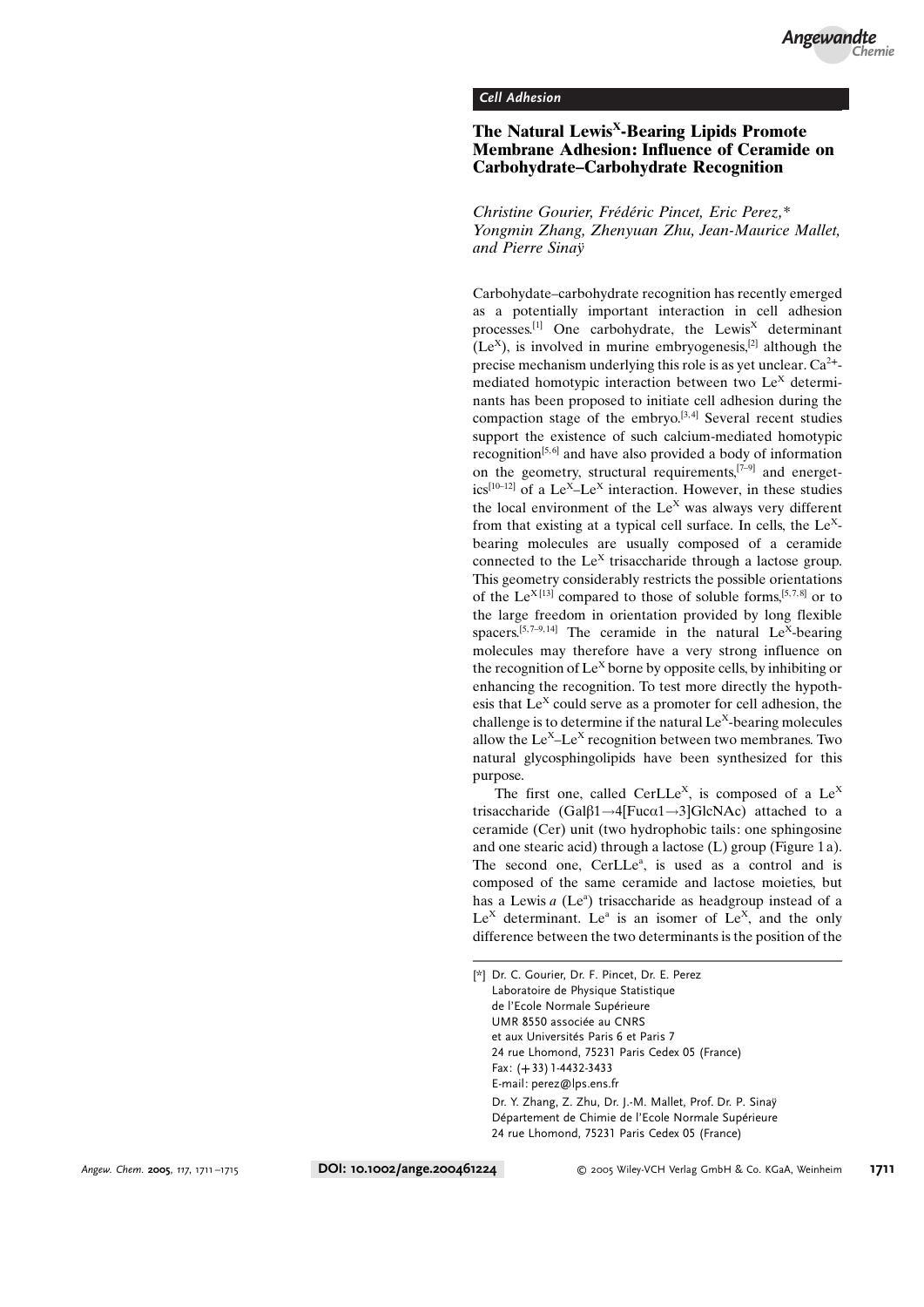**Zuschriften** 



**Figure 1.** a) CerLLe<sup>x</sup>: the Le<sup>x</sup> determinant is a trisaccharide (Gal $\beta$ 1  $\rightarrow$ 4[Fuc $\alpha$ 1  $\rightarrow$ 3]GlcNAc). In a classical natural sphingolipid, it is attached to the ceramide (Cer) through a lactose (L) group. b) CerLLe<sup>a</sup>: the Le<sup>a</sup> determinant differs from the Le<sup>X</sup> trisaccharide in the position of the fucose and galactose groups which are inverted. In these molecules the ceramide moieties impose an orientation on the headgroup that is perpendicular to the axis of the sphingosin.

fucose and galactose residues  $(Ga\beta1 \rightarrow 3[Fuca1 \rightarrow 4]GlcNAc)$ which are permuted (see Figure 1b). Both molecules are neutral.

This study involves two vesicles in tight contact, to simulate the geometry of two cells at the compaction stage. They are composed of a 1:9 mixture of glycosphingolipid and stearoyl-oleoylphosphatidylcholine (SOPC) and are referred to by the name of the glycolipid that they bear (CerLLe<sup>X</sup> or CerLLe<sup>a</sup>). CerLLe<sup>X</sup> and CerLLe<sup>a</sup> have two saturated chains, so one can expect the formation of domains in the vesicle membrane. We performed monolayer compression isotherm measurements of pure CerLLe<sup>x</sup>, pure CerLLe<sup>a</sup>, pure SOPC,



Figure 2. Isotherm compression measurements of lipid monolayers at an air/water interface.  $\sigma$  is the surface tension and A is the molecular area; pure SOPC (x), 1:9 SOPC/CerLLe<sup>x</sup> (or CerLLe<sup>a</sup>) mixture ( $\diamond$ ), pure Le<sup>x</sup> neoglycolipid  $(A)$ , <sup>[11]</sup> and pure CerLe<sup>x</sup> or CerLe<sup>a</sup> ( $\bullet$ ).

and pure  $Le^{X}$  neoglycolipid,<sup>[11]</sup> which has three ramified chains (Figure 2). The ceramide moiety causes pure  $CerLLe<sup>X</sup>$  and  $CerLLe<sup>a</sup>$  monolayers at an air/water interface to undergo a phase transition upon compression, which indicates that clustering of glycolipids can occur at the membrane surface that influences  $Le^{X}-Le^{X}$  recognition.<sup>[15]</sup> By contrast, we observed that monolayers composed of a 1:9 ratio of  $CerLLe<sup>X</sup>$  or  $CerLLe<sup>a</sup>$  and SOPC show the same liquid shape as SOPC or  $Le<sup>X</sup>$  neoglycolipid. This result is consistent with an NMR study on the effect of ceramide on phosphatidylcholine membranes, in which no phase separation was observed at either ambient or physiological temperatures for ceramide concentrations smaller than 15 mol%.[16] In the 1:9 glycosphingolipid/SOPC vesicles, the two components are therefore homogeneously mixed.

The adhesion energies of  $CerLLe<sup>X</sup>$ –CerLLe<sup>X</sup> and CerLLeX–CerLLea vesicle pairs were measured in NaCl and CaCl, aqueous solutions using a micropipette manipulation technique. This technique and the experimental conditions have been extensively described elsewhere.<sup>[11]</sup> Briefly, two vesicles (either both CerLLe<sup>X</sup>, or one CerLLe<sup>X</sup> and one CerLLe<sup>a</sup>) in separate micropipettes are aspirated and brought into contact by displacement of the pipettes (Figure 3). The aspiration pressure in the pipettes



Figure 3. The two osmotically controlled vesicles held in micropipettes by aspiration are observed by interference contrast microscopy. The suction pressure applied to the micropipettes allows control of the tension of the vesicle bilayers. One of them (left) is pressurized into a tight, rigid sphere with large bilayer tension, whereas the adherent vesicle (right) is held with low pressure and remains deformable. The adhesion energy  $W_{\text{adh}}$  is obtained by determining the contact angle  $\theta_c$ of the two vesicles and the tension  $\tau_m$  of their membrane.<sup>[11]</sup>

controls the mechanical tension of the vesicle membrane. Conditions are set such that one of the vesicles is pressurized into a tight, rigid sphere with large bilayer tension, whereas the other is held with low pressure and remains deformable. The adhesion energy  $W_{\text{adh}}^{[17]}$  is obtained by determining the contact angle  $\theta_c$  of the two vesicles (Figure 3) when equilibrium is reached. The appropriate relationship can be written as:  $\Delta P = CW_{\text{adh}}$ , where  $\Delta P$  is the pressure applied in the pipette controlling the flaccid vesicle and parameter C depends only on the radius of the micropipette  $(r_n)$ , the radius of the vesicle  $(r_v)$ , which can both be measured, and  $\theta_c$ . The value of  $\theta_c$  was numerically deduced from geometrical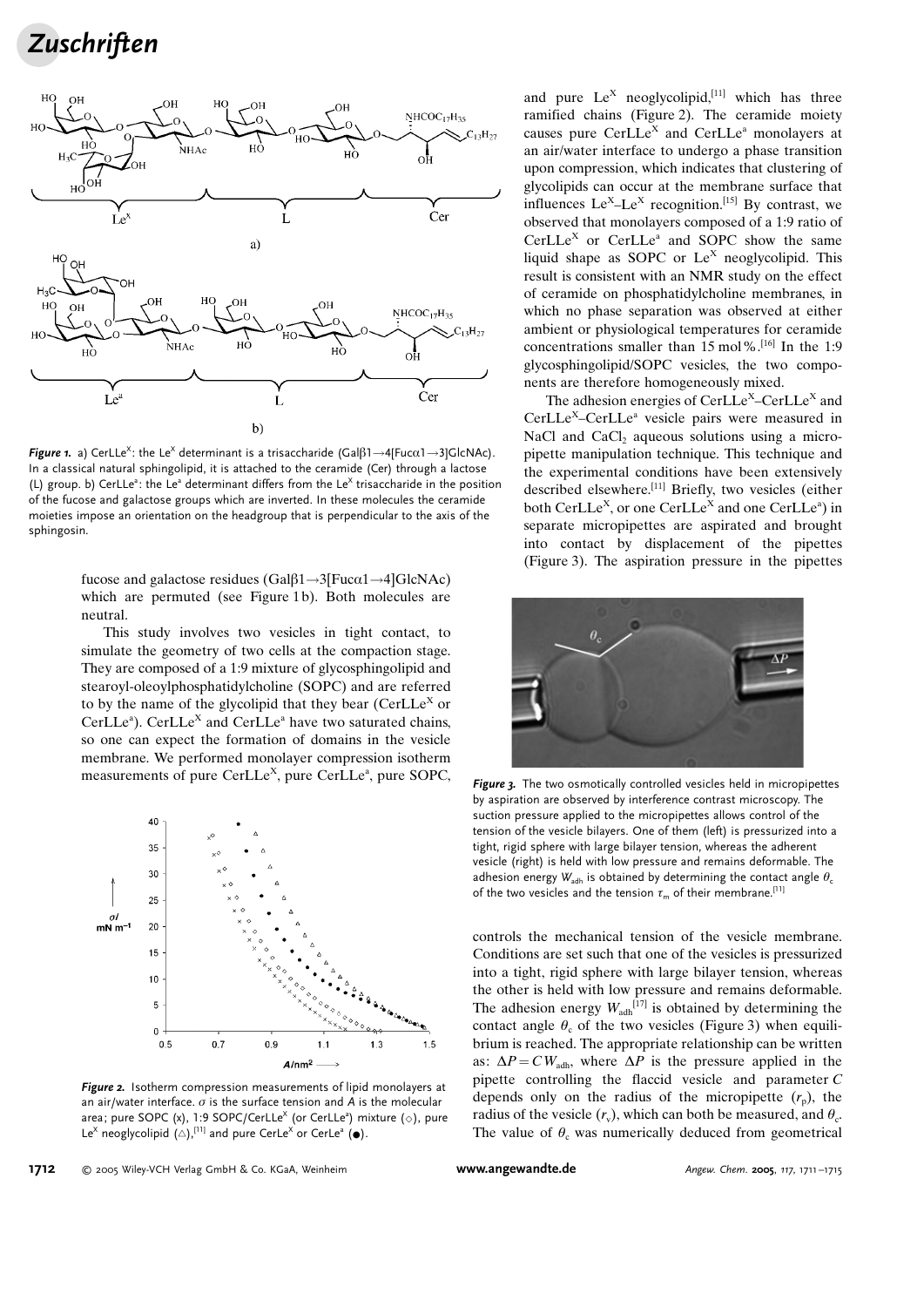parameters[18] and was measured for several tension values of the flaccid vesicle membrane by decreasing and then increasing the aspiration to check the reversibility of the adhesion. The adhesion results for CerLLe<sup>X</sup>–CerLLe<sup>X</sup> and CerLLe<sup>X</sup>– CerLLe<sup>a</sup> pairs are displayed in Figure 4 as plots of  $\Delta P$  versus  $C$ ;  $W_{\text{adh}}$  is the slope of the linear regression. The adhesion energy values are reported in Table 1.



**Figure 4.** Aspiration pressure ( $\Delta P$ ) as a function of parameter C: a) CerLLe<sup>X</sup>–CerLLe<sup>X</sup> experiment (two vesicles with SOPC/CerLLe<sup>X</sup>, 9:1); b) CerLLe<sup>x\_</sup>-CerLLeª experiment (one vesicle is SOPC/CerLLe<sup>x</sup>, 9:1, and the other is SOPC/CerLLe<sup>a</sup>, 9:1); CaCl<sub>2</sub> solution  $(A)$  and NaCl  $(\bullet)$ . The straight lines are least-squares fits.

Table  $\boldsymbol{\tau}$ : Adhesion energy of vesicle pairs in CaCl<sub>2</sub> or NaCl aqueous medium.

|                                                                                      | Adhesion energy [ $\mu$ ] m <sup>-2</sup> ] |                                |  |
|--------------------------------------------------------------------------------------|---------------------------------------------|--------------------------------|--|
| Left vesicle-right vesicle                                                           | in CaCl <sub>2</sub> (0.11 M)               | in NaCl (0.2 м)                |  |
| CerLLe <sup>X</sup> -CerLLe <sup>X</sup><br>CerLLe <sup>X</sup> -CerLLe <sup>a</sup> | $67.8 + 24.0$<br>$15.1 + 6.6$               | $26.6 + 2.1$<br>$21.4 \pm 5.8$ |  |

 $CerLLe<sup>a</sup>$  differs from  $CerLLe<sup>X</sup>$  by only a structural isomeric change of the sugar headgroup, so interactions between two CerLLe<sup>X</sup> vesicles or one CerLLe<sup>X</sup> and one CerLLe<sup>a</sup> vesicle should be equal unless there are specific effects. Nonspecific interactions (van der Waals attraction, Hefrich undulations, steric repulsions etc.) for the two systems are similar, as confirmed by the results obtained in a NaCl environment (Table 1) where, as expected, the substitution of the Le<sup>X</sup> by Le<sup>a</sup> has no significant effect on adhesion. By contrast, the adhesion energy of the CerLLe<sup>X</sup>–CerLLe<sup>X</sup> pair increases significantly in the presence of calcium ions, whereas that of the CerLLe<sup>x</sup>–CerLLe<sup>a</sup> pair actually decreases slightly. The strong specific enhancement obtained for the CerLLe<sup>X</sup>–CerLLe<sup>X</sup> pair proves that two Le<sup>X</sup> determinants borne by natural molecules inserted in lipid bilayers can indeed recognize each other and produce additional adhesion.

The specific adhesion energy  $(W_{\text{spe}})$  caused exclusively by  $Le<sup>X</sup>-Le<sup>X</sup>$  recognition can be extracted from the measured adhesion energies for the vesicular interactions. As shown in Equation (1),  $W_{spe}$  is given by the difference between the

$$
\begin{aligned} W_{\rm spe}^{\rm (Le^X-Le^X)} &= \\ W_{\rm adh}^{\rm (Le^X-Le^X)_{\rm CaC_2}} - \bigg[ W_{\rm adh}^{\rm (Le^X-Le^X)_{\rm NaCl}} + \bigg( W_{\rm adh}^{\rm (Le^X-Le^a)_{\rm CaC_2}} - W_{\rm adh}^{\rm (Le^X-Le^a)_{\rm NaCl}} \bigg) \bigg] \end{aligned} \eqno{(1)}
$$

adhesion energy measured with calcium ions and that contributed by all other (nonspecific) interactions. The specific adhesion energy is about  $47.5 \mu J m^{-2}$ . In similar experiments performed on vesicles made of SOPC and a Le<sup>x</sup> neoglycolipid mixed in the same 9:1 proportion,[11] the specific adhesion energy was only one-fifth ( $\approx$  9.5  $\mu$ J m<sup>-2</sup>) of the value reported here with the natural molecule. What could be the explanation for such a large discrepancy?

The surface density ( $\rho$ ) of molecules involved in Le<sup>X</sup>–Le<sup>X</sup> recognition can be determined directly from  $W_{\text{spe}}$ :<sup>[19]</sup>  $\rho = W_{\text{spe}}$  $k_{\text{B}}T$ . In this expression,  $\rho$  depends not only on the surface density of the glycolipids on each vesicle, but also on the  $Le<sup>X</sup>$ accessibility and therefore on the architecture of the  $Le<sup>X</sup>$ bearing molecule. The surface densities were equal for both natural  $(CerLLe<sup>X</sup>)$  and neoglycolipid systems. However, these glycolipids present some differences in their aliphatic tails. The natural molecule is based on a ceramide, whereas the neoglycolipid used in the previous study was composed of three alkyl chains linked to a long flexible spacer.[20] In the latter case the spacer provides the  $Le<sup>X</sup>$  group with a high orientational freedom, whereas in  $CerLLe<sup>X</sup>$  the rigid connection between the sugar headgroup and the ceramide restricts the possible conformations of the  $Le<sup>X</sup>$  group.<sup>[13]</sup> The affinity of two  $Le<sup>X</sup>$  groups for calcium ions depends strongly on their relative positions.[8] Therefore, the relative orientation of two Le<sup>x</sup> groups is a predominant factor in  $Le^{X}-Le^{X}$ recognition. The specific adhesion energies experimentally obtained show that although the ceramide restricts the number of spatial orientations accessible to the  $Le<sup>X</sup>$  group, the proportion of those suitable for  $Le^{X}-Le^{X}$  recognition is higher. This is possible only if the orientations provided by the ceramide chains in the natural molecule enhance  $Le^{X}-Le^{X}$ recognition.

The choice of the Le<sup>a</sup> determinant as a control highlighted both the specificity of  $Le^{X}-Le^{X}$  interaction and the very high sensitivity of the recognition to structural changes. The weak adhesion energy obtained for the CerLLe<sup>x</sup>–CerLLe<sup>a</sup> pair with  $CaCl<sub>2</sub>$  salt shows clearly that the permutation of the fucose and galactose residues in the trisaccharide headgroup effectively prevents specific adhesion (Table 1) and therefore demonstrates that the molecular recognition involved is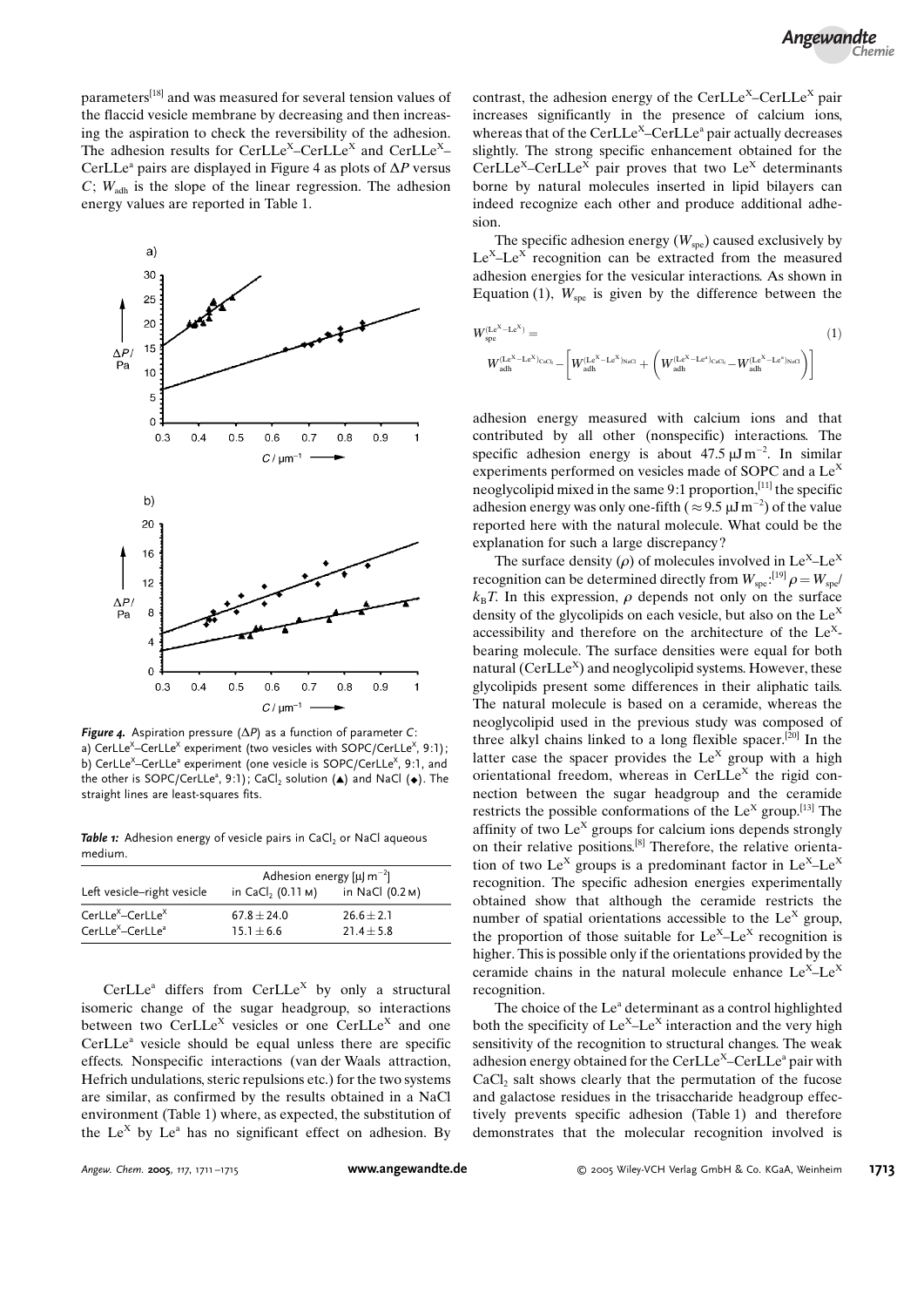## **Zuschriften**

highly specific. In another carbohydrate couple, lactose-GM3, some hints on the high sensitivity of recognition to molecular structure were obtained through surface tension measurements.[21] Taken together, these results illustrate the wealth of specific interactions that carbohydrates can provide through their wide variety of structures and spatial orientations.

In summary,  $Ca^{2+}$ -dependent specific adhesion was firmly established for natural  $Le<sup>X</sup>$ -bearing molecules inserted in fluid bilayer membranes. The choice of the Le<sup>a</sup> determinant as the control molecule underscored the high sensitivity of  $Le^{X}$ –  $Le<sup>X</sup>$  recognition to molecular structure. Moreover, the vesicle adhesion energy experiments demonstrate that in a geometry akin to that of a cell membrane, the possible orientations provided by natural Le<sup>X</sup>-bearing molecules not only allow but also strongly favor  $Le^{X}-Le^{X}$  recognition.

## Experimental Section

The synthesis of Cer $LLe^{X}$  is depicted in Scheme 1. The previously prepared trisaccharide  $1^{[22]}$  was condensed with the known diol  $2^{[23]}$  to give regio- and stereoselectively the pentasaccharide 3 in 90% yield. After a sequence of deprotection and protection reactions, the obtained imidate 4 was coupled with azidosphingosine  $5^{[24]}$  to afford a glycoside in 57% yield. Selective reduction of the azide group, followed by condensation with octadecanoic acid, gave an acylated Le<sup>X</sup> compound, which was O-deacylated to provide the CerLLe<sup>X</sup> in 95% yield.

Similarly, CerLLe<sup> $a$ </sup> was synthesized using the donor 6 instead of compound 1. This trisaccharide was prepared in 82% yield by condensation of 7 and 8 (Scheme 2).

Received: July 7, 2004 Revised: October 15, 2004 Published online: February 3, 2005

**Keywords:** carbohydrates  $\cdot$  cell adhesion  $\cdot$  Lewis<sup>X</sup> determinant  $\cdot$ lipids · vesicles



Scheme 2. Reagent: a) NIS/TfOH, toluene, 82%.

- [1] a) N. V. Bovin, Biochemistry (Moscow) 1996, 61, 694 704; b) D. Spillmann, M. M. Burger in Carbohydrates in Chemistry and Biology, Vol. 2 (Eds.: B. Ernst, G. W. Hart, P. Sinaÿ), Wiley-VCH, Weinheim, 2000, pp. 1061 – 1091; c) J. Rojo, J. C. Morales, S. Penadès, Top. Curr. Chem. 2002, 218, 45-92.
- [2] a) D. Solter, B. B. Knowles, Proc. Natl. Acad. Sci. USA 1978, 75, 5565 – 5569; b) R. Kannagi, E. Nudelman, S. B. Levery, S. Hakomori, J. Biol. Chem. 1982, 257, 14 865 – 14 974.
- [3] I. Eggens, B. A. Fenderson, T. Toyokuni, B. Dean, M. Stroud, S. Hakomori, J. Biol. Chem. 1989, 264, 9476 – 9484.
- [4] N. Kojima, B. A. Fenderson, M. R. Stroud, R. I. Goldberg, R. Habermann, T. Toyokuni, S. Hakomori, Glycoconjugate J. 1994, 11, 238 – 248.
- [5] A. Geyer, C. Gege, R. R. Schmidt, Angew. Chem. 1999, 111, 1569 – 1571; Angew. Chem. Int. Ed. 1999, 38, 1466 – 1468.
- [6] M. Boubelik, D. Floryk, J. Bohata, L. Draberova, J. Macak, F. Smid, P. Draber, Glycobiology 1998, 8, 139 – 146.
- [7] A. Geyer, C. Gege, R. R. Schmidt, Angew. Chem. 2000, 112, 3381 – 3383; Angew. Chem. Int. Ed. 2000, 39, 3246 – 3249.
- [8] A. Geyer, C. Gege, R. R. Schmidt, Eur. J. Org. Chem. 2002, 2475 – 2485.



Scheme 1. Reagents: a) NIS/TfOH, CH<sub>2</sub>Cl<sub>2</sub>, 90%; b) 1. NH<sub>2</sub>NH<sub>2</sub>, EtOH, 2. Ac<sub>2</sub>O, CH<sub>2</sub>Cl<sub>2</sub>, MeOH 78%; c) 1. H<sub>2</sub>, Pd/C (10%), MeOH, EtOAc, 2. Ac<sub>2</sub>O/Py, DMAP, 74%; d) 1. CF<sub>3</sub>CO<sub>2</sub>H, CH<sub>2</sub>Cl<sub>2</sub>, 2. CCl<sub>3</sub>CN, DBU, CH<sub>2</sub>Cl<sub>2</sub>, 80%; e) TMSOTf, CH<sub>2</sub>Cl<sub>2</sub>, 57%; f) 1. PPh<sub>3</sub>, benzene, H<sub>2</sub>O, 2. octadecanoic acid, WSC, CH<sub>2</sub>Cl<sub>2</sub>, 72%; g) NaOMe, MeOH, 95%. Bz = benzoyl, Bn = benzyl, Phth = phthaloyl, SE = trimethylsilylethyl, NIS = N-iodosuccinimide, Tf=triflate, DMAP=4-dimethylaminopyridine, DBU=1,8-diazabicyclo[5.4.0]undec-7-ene, TMS=trimethylsilyl, WSC=1-(3-dimethylaminopropyl)-3-ethylcarbodiimide hydrochloride.

1714 2005 Wiley-VCH Verlag GmbH & Co. KGaA, Weinheim [www.angewandte.de](http://www.angewandte.de) Angew. Chem. <sup>2005</sup>, <sup>117</sup>, 1711 –1715